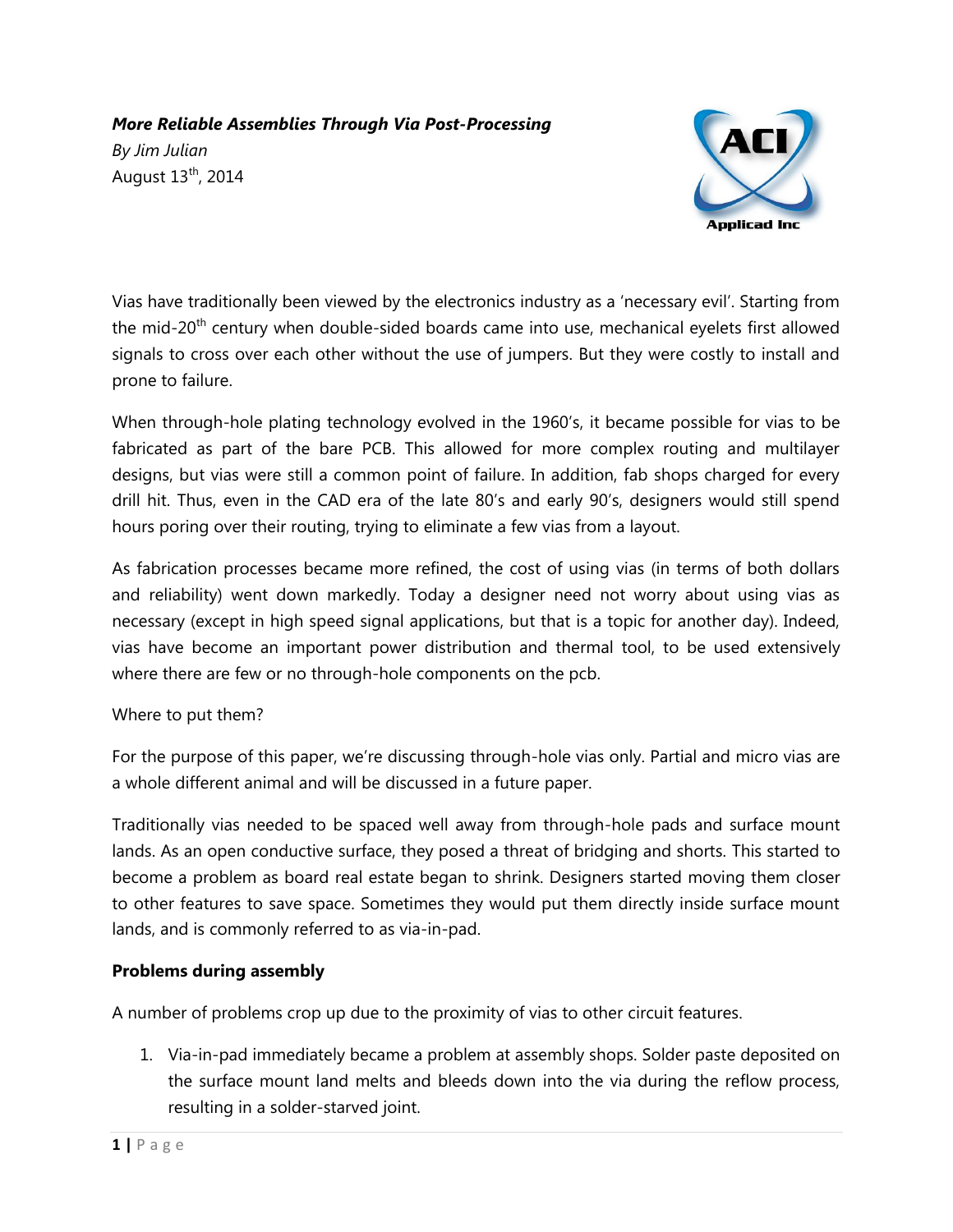- 2. A similar problem occurs when a via is so close to a surface mount land (of the same net) that there is no room for a soldermask bridge in-between. This via will also rob solder paste from the land and degrade the joint.
- 3. Vias still pose bridging and shorting problems when they fall in close proximity to an open conductive feature of a different net. In most cases this is a nuisance requiring rework. But it becomes a real showstopper when it occurs underneath a bga or other part, as the joints cannot be fixed after soldering.

## **Via post-processing to the rescue!**

The above problems are not going away. Board real estate continues to shrink. Via-to-padsame-net design rules do not exist, or are turned off by default in several ECAD packages. Some designers simply don't think about via proximity to lands. And EE's are always pushing for vias to be closer to lands for electrical reasons.

Fortunately, many fab shops started to come up with creative ways to remedy the problems cause by via proximity. Some of these methods have evolved into industry standards. It is important to stay informed about these methods, as they can turn an unreliable assembly into a reliable one.

One of the earliest methods to deal with via proximity problems has been dubbed *Tenting*. Often referred to by the misnomer 'tinting', via tenting involves applying soldermask over the entire via surface, covering the hole like a tent, and removing solder robbing or shorting potential when vias are very close to lands.

Tenting worked acceptably when dry-film mask was in popular use, because this material has some mechanical strength. With the widespread adoption of LPI mask however, tenting was quickly recognized as causing more problems than it solved. When the mask is applied to both sides of the PCB, an air pocket forms in the via hole, and this air pocket expands during reflow heating, often exploding the mask outward. Even when the tenting was done only on one side of the board (for example, under bga parts), the hole cover often flecked off, re-depositing itself elsewhere and possibly contaminating other parts of the assembly. In addition, the one-sided tented hole becomes a bucket that can fill up with impurities, contributing to the degradation of the hole wall plating. No, tenting is *never* a good idea anymore, especially with several better options available.

A more civilized alternative to via tenting is to cover the via annular ring with mask. It still reduces solder robbing and shorts. Because the hole is left open, none of the dangers of traditional tenting apply.